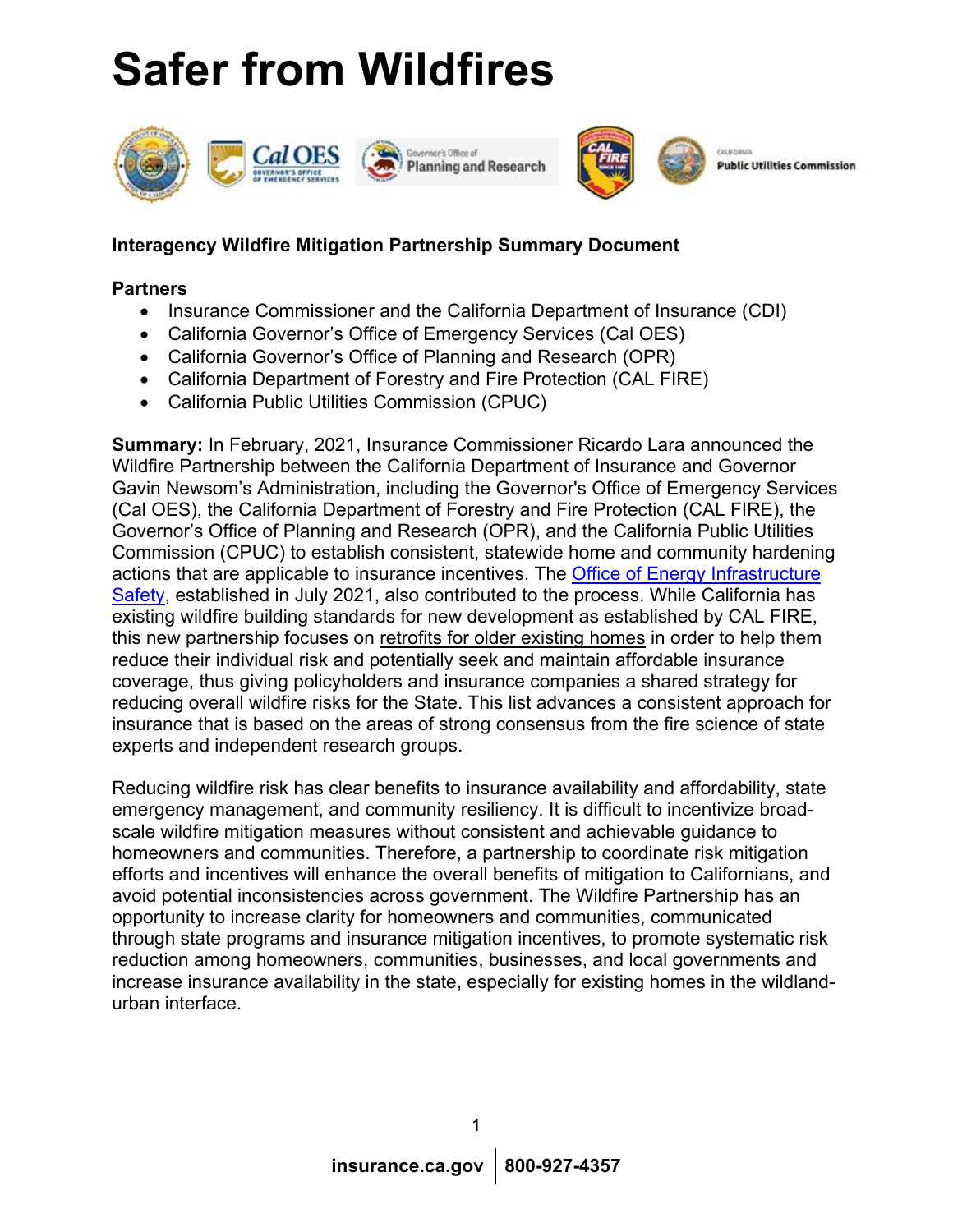## **Wildfire Partnership List of Home and Community Protection Measures**

**Rationale:** The list is consistent with the Commissioner's goals of a science-based, effective, achievable and consistent approach to insurance incentives for home and community hardening that is understandable to homeowners. To determine the below list, the Wildfire Partnership (California Department of Insurance, the California Public Utilities Commission, Cal OES, CAL FIRE, and the Governor's Office of Planning and Research) met internally to apply existing expertise, and then with the Insurance Institute for Business and Home Safety (IBHS), representatives of the California Fire Chiefs Association, United Policyholders, Consumer Federation of America, American Property Casualty Insurance Association, and the Personal Insurance Federation of California. Upon engaging with experts and scientists, this action list was created to represent a consistent approach to insurance incentives.

This list of measures is consistent with substantial portions of a home hardening proposal by United Policyholders Wildfire Risk Reduction and Asset Protection (WRAP) initiative and the recent research of IBHS (Insurance [Institute for Business and Home](https://ibhs.org/wildfire-prepared-home/)  [Safety Wildfire Prepared Home\)](https://ibhs.org/wildfire-prepared-home/). This list aligns with portions of the [Low-Cost Retrofit](https://osfm.fire.ca.gov/media/10748/low-cost-retrofit-list-final.pdf)  [List](https://osfm.fire.ca.gov/media/10748/low-cost-retrofit-list-final.pdf) published by the Office of the State Fire Marshal, and portions of the California Building Code Chapter 7A. All actions on the Low Cost Retrofit List are important for fire risk reduction, however, a subset are recommended for the following list of measures to account for what actions can be readily verified. For example, caulking and plugging gaps (greater than 1/8<sup>th</sup> inch) around exposed rafters and regularly cleaning the roof gutters, decks, and at the base of walls to avoid accumulation of flammable materials enhance a hardened structure.

The California State Hazard Mitigation Plan (SHMP) represents the State's primary hazard mitigation guidance and establishes the California's commitment to reduce or eliminate potential risks and impacts of natural and human-caused disasters to help communities with their mitigation and disaster resiliency efforts. For community mitigation, there are many actions that cities and counties need to take to comply with state law or to be eligible for federal and state funding. For example, cities and counties must have a Local Hazard Mitigation Plan (LHMP) reviewed by Cal OES, approved by the Federal Emergency Management Agency (FEMA), and locally adopted to be eligible for State and Federal funding. Furthermore, communities should have an up-to-date Safety Element of their General Plan and a Community Wildfire Protection Plan.

## **Protecting the structure:**

- Class-A Fire rated roof
- Maintain a 5 foot ember-resistant zone around a home (including fencing within 5 feet)
- Noncombustible 6 inches at the bottom of exterior walls
- Ember and fire-resistant vents (See [Low-Cost Retrofit List,](https://www.readyforwildfire.org/wp-content/uploads/Low-cost-Retrofit-List-Update-5-14-21.pdf) and Chapter 7A)
- Upgraded windows (Double paned or added shutters)
- Enclosed eaves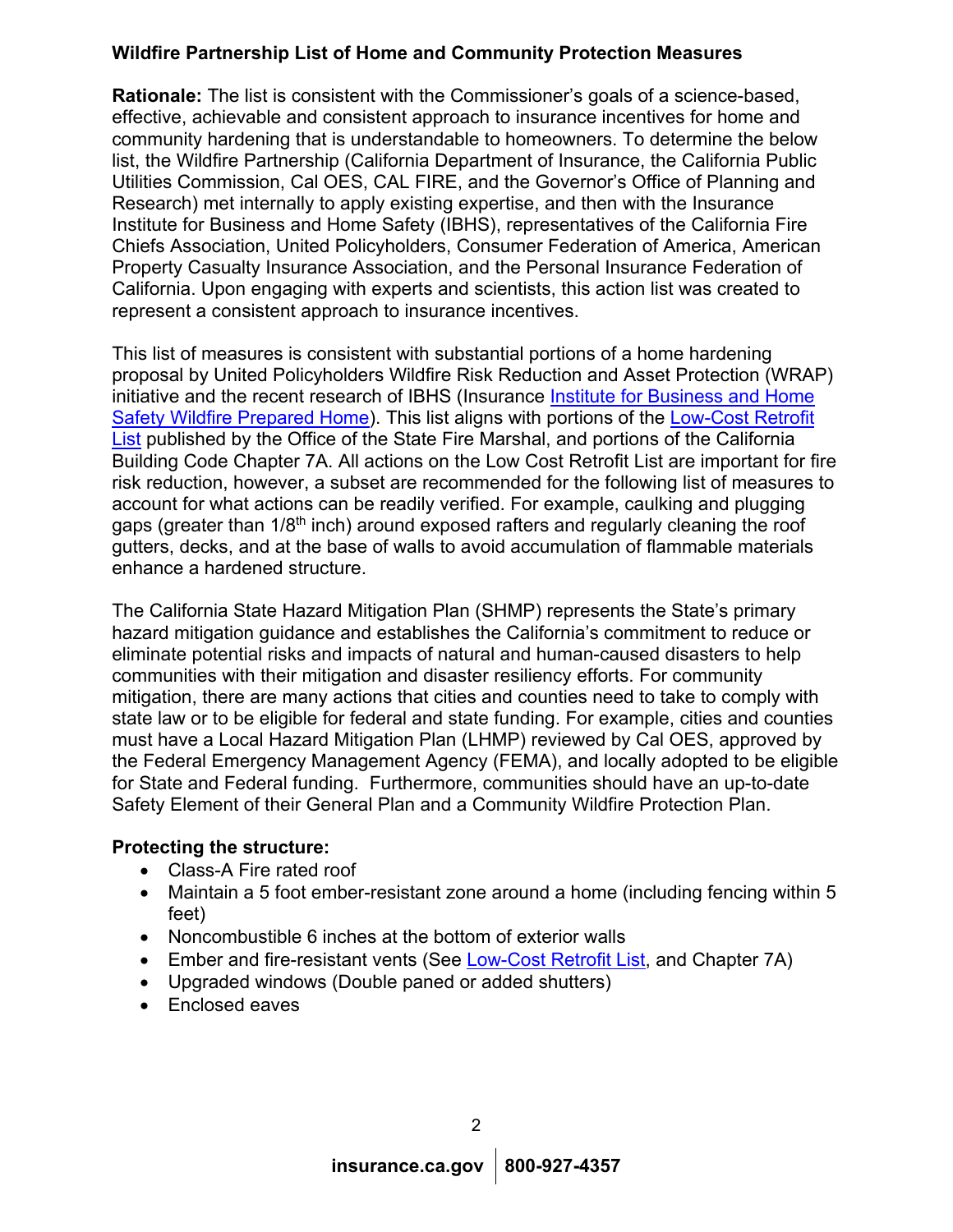## **Protecting the immediate surroundings**

- Cleared vegetation and debris from under decks
- Removal of combustible sheds and other outbuildings from the immediate surroundings of the home, to at least a distance of 30 feet
- Defensible space compliance (including trimming trees, removal of brush and debris from yard, and compliance with state law (See [CAL FIRE Website\)](https://www.fire.ca.gov/programs/communications/defensible-space-prc-4291/) or local ordinances

## **Community Mitigation**

- Important community mitigation elements:
	- $\circ$  A community with a clearly defined boundary and a local risk assessment in consultation with the local fire district or state fire agency.
	- $\circ$  A community with an identified evacuation route, cleared of vegetative overgrowth, and evacuation plan contingencies
	- o Clear funding sources to implement community mitigation activities and meet clear risk reduction goals.
	- o Integrated and up-to-date local planning documents pertinent to community wildfire risk. These plans should have measurable goals for risk reduction each year and specific annual education and awareness actions.
- Examples of community designations for wildfire safety applicable for incentives include:
	- o Fire Risk Reduction Community designation as established in Public Resources Code 4290.1 (under development by the Board of Forestry and Fire Protection, See Appendix 1)
	- o [Shelter-in-Place](https://www.rsf-fire.org/shelter-in-place/#:%7E:text=If%20you%20live%20in%20The%20Bridges%2C%20The%20Crosby%2C,chances%20that%20your%20home%20will%20survive%20a%20wildfire.) designation, including rules for buildings and vegetation management, as designated by a local fire district.
	- o Firewise USA [community](https://www.nfpa.org/Public-Education/Fire-causes-and-risks/Wildfire/Firewise-USA/Become-a-Firewise-USA-site) in good standing (recognized by the National Fire Protection Association), with an updated risk assessment and updated community action plan.
- Examples of California geographic tools used to focus wildfire risk reduction efforts:
	- o [Communities at Risk](https://osfm.fire.ca.gov/divisions/community-wildfire-preparedness-and-mitigation/fire-plan/communities-at-risk/) as listed by CAL FIRE
	- o [Fire Hazard Severity Zone Maps,](https://egis.fire.ca.gov/FHSZ/) published by CAL FIRE
	- o [State Hazard Mitigation Plan,](https://www.caloes.ca.gov/cal-oes-divisions/hazard-mitigation/hazard-mitigation-planning/state-hazard-mitigation-plan) administered by Cal OES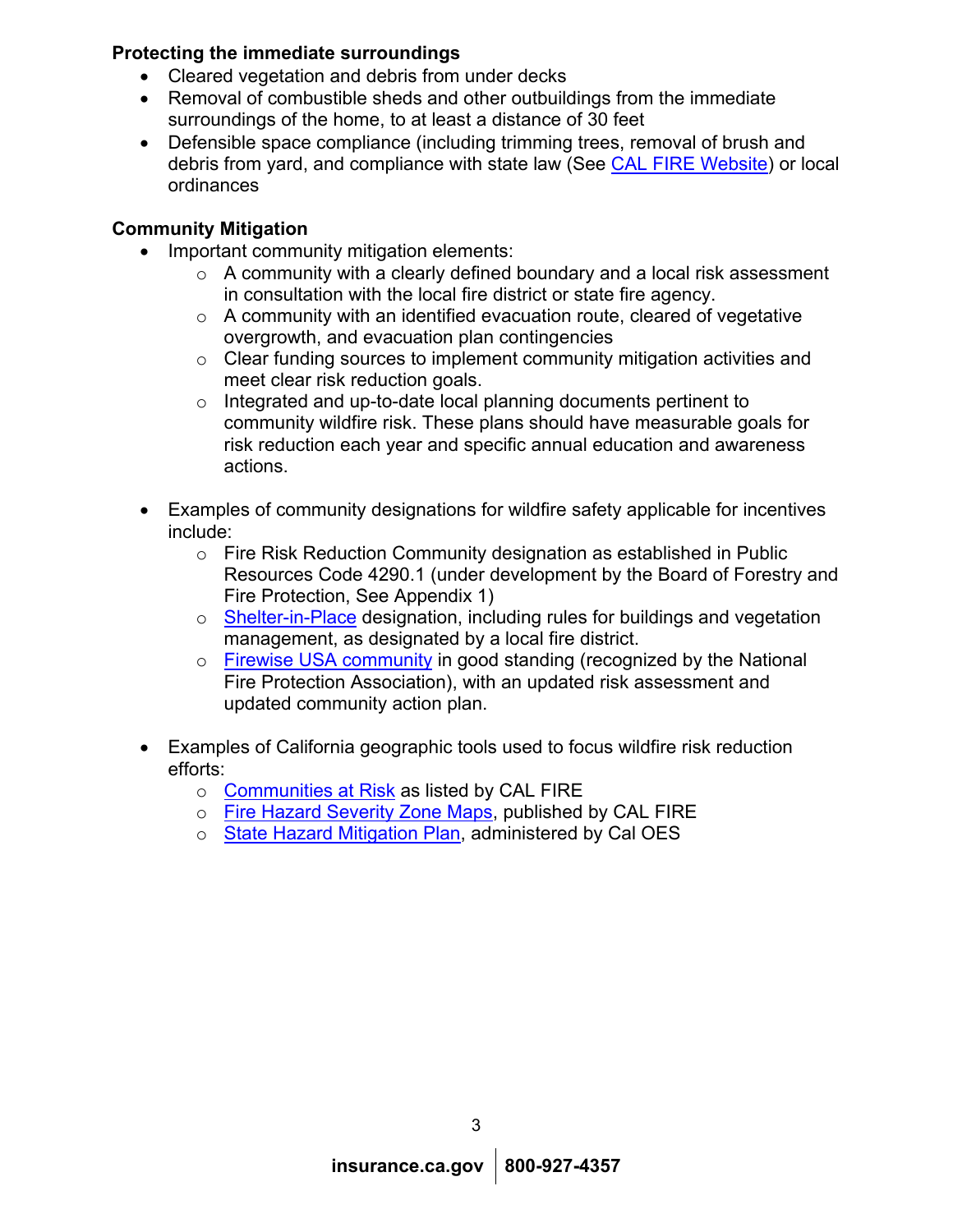#### **Definitions and Resources**  *Definitions*

- 1. Upgraded windows Multi-paned windows or added shutters, consistent with IBHS Wildfire Prepared Home.
- 2. Fire-resistant Vents 1/16 inch to 1/8 inch noncombustible corrosion resistant metal mesh screens, which is consistent with the [Chapter 7A Building Standards](https://codes.iccsafe.org/content/CABCV12019JUL21S/chapter-7a-materials-and-construction-methods-for-exterior-wildfire-exposure) (2021) and the Office of the State Fire Marshal's [Low-Cost Retrofit List.](https://osfm.fire.ca.gov/media/10748/low-cost-retrofit-list-final.pdf)
- 3. Outbuildings For this document, outbuildings include, but are not limited to, sheds and storage buildings, but not garages.

## *Research Resources*

- 1. Application of Wildfire Mitigation to insured Property Exposure; November 2020 Report by: Center for Insurance Policy Research, National Association of Insurance Commissioners; Risk Management Solutions, Inc.; Insurance Institute for Business and Home Safety. Link to report: [RMS <document> \(naic.org\)](https://content.naic.org/sites/default/files/cipr_report_wildfire_mitigation.pdf)
- 2. Insurance Institute for Business and Home Safety, Suburban Wildfire Roadmap Website: [ibhs-suburban-wildfire-adaptation-roadmaps.pdf](https://ibhs.org/wp-content/uploads/wpmembers/files/ibhs-suburban-wildfire-adaptation-roadmaps.pdf)
- 3. Insurance Institute for Business and Home Safety, Wildfire Prepared Home Website: [IBHS's Wildfire Prepared Home](https://ibhs.org/wildfire-prepared-home/)
- 4. Office of the State Fire Marshal (OSFM) Low-Cost Retrofit List Website: [Low-Cost Retrofit List \(ca.gov\)](https://www.readyforwildfire.org/wp-content/uploads/Low-cost-Retrofit-List-Update-5-14-21.pdf)
- 5. Proposed Mitigated Dwelling Qualifications presented by United Policyholders on their Wildfire Risk Reduction and Asset Protection Initiative (WRAP). Draft Document included as Appendix 3.
- 6. A Case Study of the Camp Fire. Report from the National Institute of Standards and Technology. <https://nvlpubs.nist.gov/nistpubs/TechnicalNotes/NIST.TN.2135.pdf>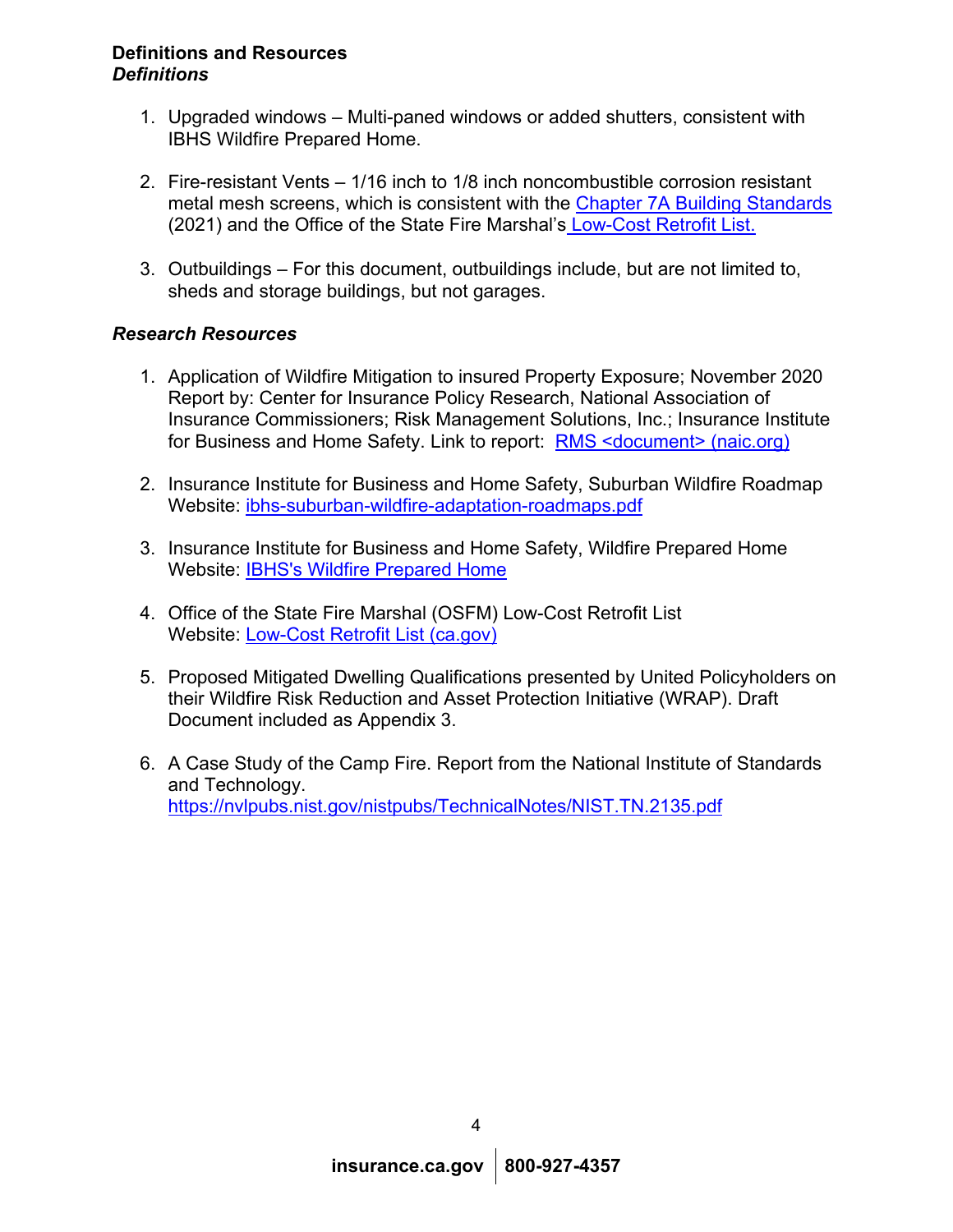## **Background**

Wildfire resilience requires actions by individuals and their communities, and effective wildfire risk reduction makes local communities safer, and enhances the ability for multiple state agencies and departments to achieve their missions. Insurance availability and affordability respond to risk. Wildfire risks are driving up costs and reducing insurance availability, causing economic consequences for local governments through reduced tax revenues. Each partner brings valuable expertise to contribute to a deliverable such as consistent statewide home and community hardening measures. This partnership responds to the Insurance Commissioner Lara's call for insurance companies to reward mitigation efforts through administrative rate filings, and the 2020 [signing message](https://www.gov.ca.gov/wp-content/uploads/2020/09/SB-872-and-AB-3012.pdf) by Governor Newsom upon signing Senate Bill 872 (Senator Bill Dodd), sponsored by Commissioner Lara, and Assembly Bill 3012 (Assemblymember Jim Wood). The signing message stated that "we must do more" and directed the Governor's Office of Planning and Research, Cal OES, and CAL FIRE to "work with the Insurance Commissioner to evaluate and recommend ways that residents, communities and the insurance industry can work together to better mitigate wildfire risks." This partnership is in furtherance of the Governor's signing message and will help protect residents from the increasing risk of wildfires.

State and local governments have ongoing efforts to increase wildfire mitigation efforts. Recent legislation has enhanced the potential for such a partnership by providing some of the building blocks for wildfire mitigation. For example, SB 190 (Dodd, Chapter 404, Statutes of 2019) directed the establishment of a model defensible space law, AB 38 (Wood, Chapter 319, Statutes of 2019) directed the establishment of a financial assistance fund for home hardening, which are now being developed and implemented by CalOES and CAL FIRE. Furthermore, AB 2911 (Friedman, Chapter 641, Statutes of 2018) directed further fire safety planning efforts, AB 3074 (Friedman, Chapter 259, Statutes of 2020) directed the establishment of rules to implement a 5-foot emberresistant zone around homes in wildfire prone areas, AB 9 (Wood, Chapter 225, Statues of 2021 established the Community Wildfire Preparedness and Mitigation Division within CAL FIRE – Office of the State Fire Marshal, and AB 642 (Friedman, Chapter 375, Statutes of 2021), as well as SB 63 (Stern, Chapter 382, Statutes of 2021) directed additional prescribed burn and hazard mapping requirements. Regional and local guidance for the types of trees and plants that should be planted in the vicinity of electric infrastructure are often provided by electric utility providers and other groups, including some universities. For an example, see California Polytechnic State University, San Luis Obispo; [Tree Planting Guide.](https://selectree.calpoly.edu/) These resources should be considered in the development of community plans. In addition, beginning in 2017, the CPUC published High Fire Threat District Maps for use specifically by utilities in risk reduction. The 2021-2022 State Budget, enacted by the State Legislature and Governor Newsom, invested over \$1 Billion in actions focused on wildfire risk reduction. Through Cal OES, more than \$152 million dollars in Hazard Mitigation Assistance funds have been invested in wildfire mitigation throughout the state, In addition, local governments and communities are trying to strengthen wildfire mitigation, including through local ordinances and the over 480 Firewise USA recognize communities established in the state.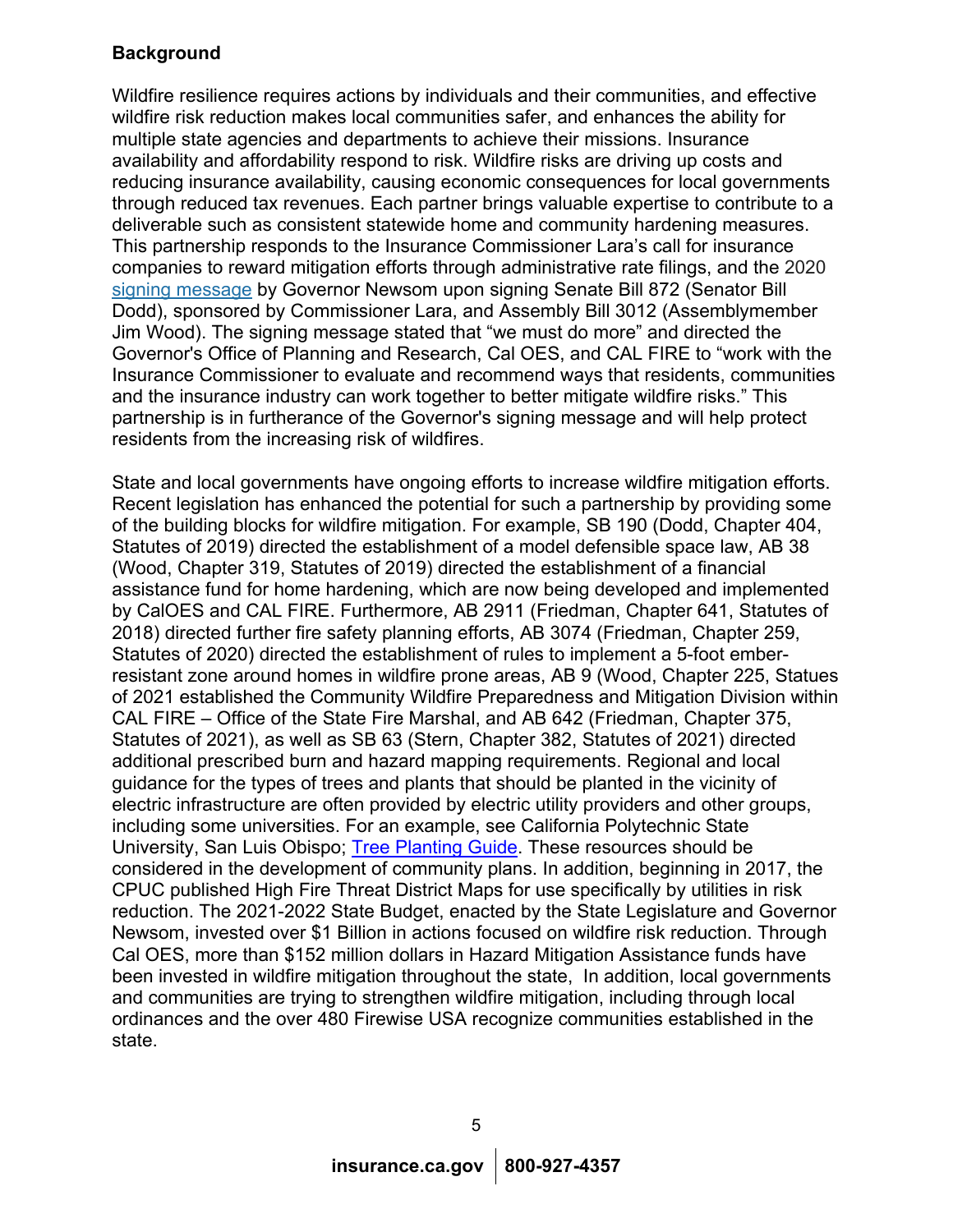**Wildfire Partnership Methodology and Engagement:** The Wildfire Partnership engaged with wildfire experts both within state agencies and independent researchers to better understand and align existing expertise. The Wildfire Partnership also met with United Policyholders, representatives from the California Fire Chiefs Association, the Consumer Federation of America, the American Property and Casualty Insurance Association, and the Personal Insurance Federation of California. Additionally, the Wildfire Partnership considered recent reports from the National Association of Insurance Commissioners on the [economic case for home hardening,](https://content.naic.org/sites/default/files/cipr_report_wildfire_mitigation.pdf) and the National Institute for Standards and Technology (NIST), to which CAL FIRE was a significant contributor.

**Step 1**: The California Department of Insurance, Cal OES, OPR, CPUC, and CAL FIRE met to agree upon the scope of work and timeline.

**Step 2:** As parts of seven meetings, the partnership heard intra-agency briefings to avoid any duplication of efforts and to learn what existing programs may be applicable to insurance regulation and leveraged in developing a list of home and community hardening measures for insurance.

**Step 3**: The partnership engaged with additional wildfire mitigation specialists, including a proposal prepared by United Policyholders through a collaborative process that included input from University of California and Cal Poly San Luis Obispo Researchers. In addition, the Wildfire Partnership heard a presentation from the Insurance Institute for Business and Home Safety.

**Step 4:** The partnership engaged with additional wildfire mitigation stakeholders, including the Personal Insurance Federation of California (PIFC), the American Property Casualty Association (APCIA) and Consumer Federation of America.

**Step 5**: The partnership established a document of home and community hardening measures that can be used to create a consistent approach for the insurance sector incentives and empower communities to reduce wildfire risks before disasters strike.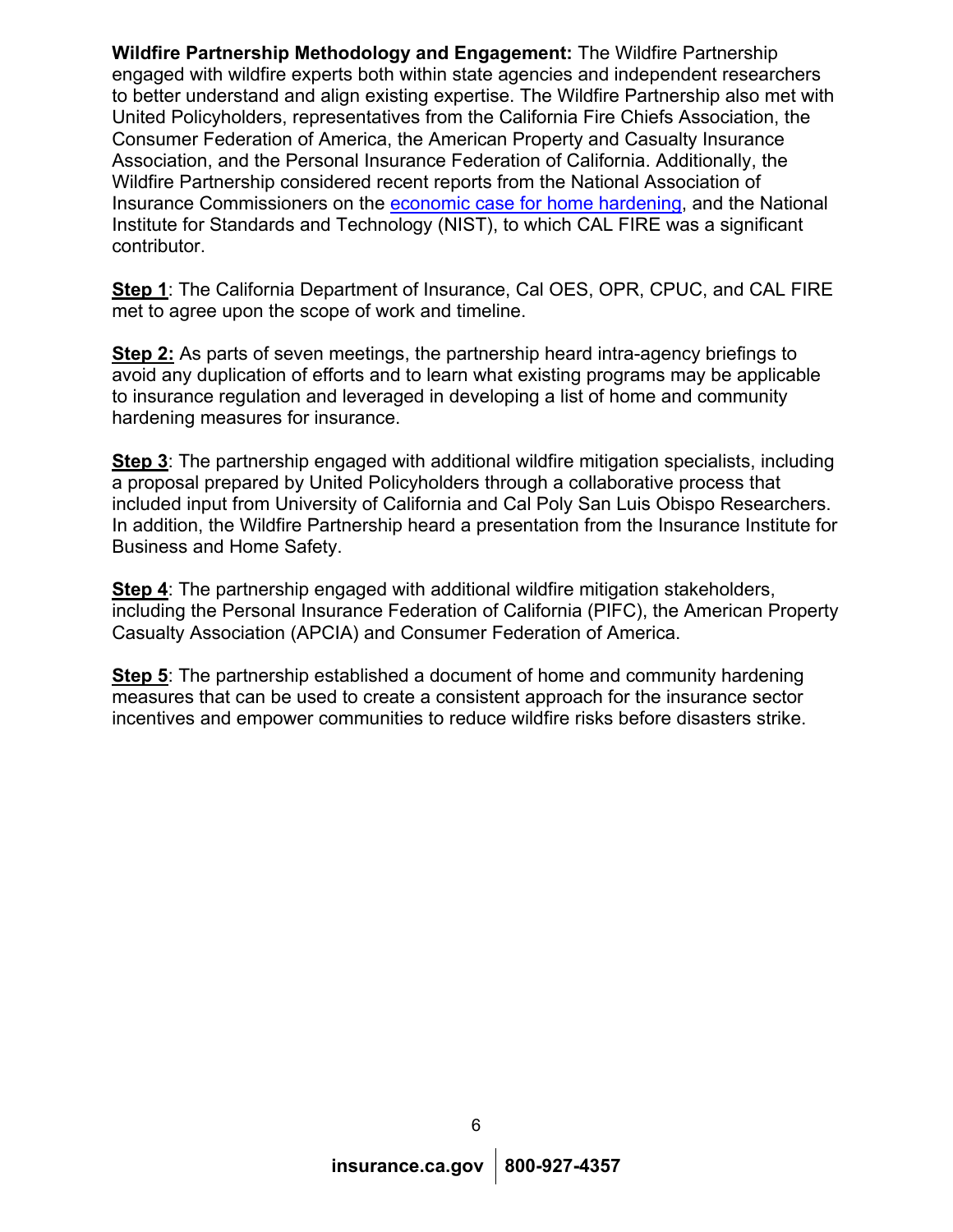**Appendix 1.** Applicable Code Sections.

## • **Public Resources Code Section 4290.1.**

(a) On or before July 1, 2022, the board shall develop criteria for and maintain a "Fire Risk Reduction Community" list of local agencies located in a state responsibility area or a very high fire hazard severity zone, identified pursuant to Section 51178 of the Government Code, that meet best practices for local fire planning.

(b) The board shall consider all of the following when developing the criteria for the list required under subdivision (a):

(1) Compliance with the board's regulations, including minimum fire safety standards.

(2) Participation in the National Fire Protection Association's "Firewise USA" or the National Wildfire Coordinating Group's "Fire Adapted Communities" programs.

(3) Adoption of the board's recommendations to improve the safety element pursuant to subdivision (b) of Section 65302.5 of the Government Code.

(4) Recently developed or updated community wildfire protection plans.

(c) The board shall post the "Fire Risk Reduction Community" list on its internet website.

*(Amended by Stats. 2019, Ch. 399, Sec. 3. (AB 1823) Effective January 1, 2020.)*

**Appendix 2.** Building Code References.

**California Building Codes, Chapter 7A –** This chapter applies to building materials, systems and/or assemblies used in the exterior design and construction of new buildings located within a Wildland-Urban Interface Fire Area. The most recent version of the Chapter 7A codes was published in 2021 and can be found at: [CHAPTER 7A](https://codes.iccsafe.org/content/CBC2019P4/chapter-7a-sfm-materials-and-construction-methods-for-exterior-wildfire-exposure)  [SFM] [MATERIALS AND CONSTRUCTION METHODS FOR EXTERIOR WILDFIRE](https://codes.iccsafe.org/content/CBC2019P4/chapter-7a-sfm-materials-and-construction-methods-for-exterior-wildfire-exposure)  [EXPOSURE, 2019 California Building Code, Title 24, Part 2 \(Volumes 1 & 2\) with July](https://codes.iccsafe.org/content/CBC2019P4/chapter-7a-sfm-materials-and-construction-methods-for-exterior-wildfire-exposure)  [2021 Supplement | ICC Digital Codes \(iccsafe.org\)](https://codes.iccsafe.org/content/CBC2019P4/chapter-7a-sfm-materials-and-construction-methods-for-exterior-wildfire-exposure)

**Appendix 3.** Draft Mitigated Dwelling Qualification Standards. United Policy Holders, [Wildfire Resilience and Asset Protection \(WRAP\)](https://uphelp.org/advocacy/wrap-initiative/) working group).

# **MITIGATED DWELLING MEASURES**

The following list identifies effective means for protecting a dwelling from wildfire loss. The list is not an exhaustive catalogue but is a focused compilation, created through United Policyholders "WRAP" initiative, of the key recommendations from an array of experts in residential wildfire risk reduction.

7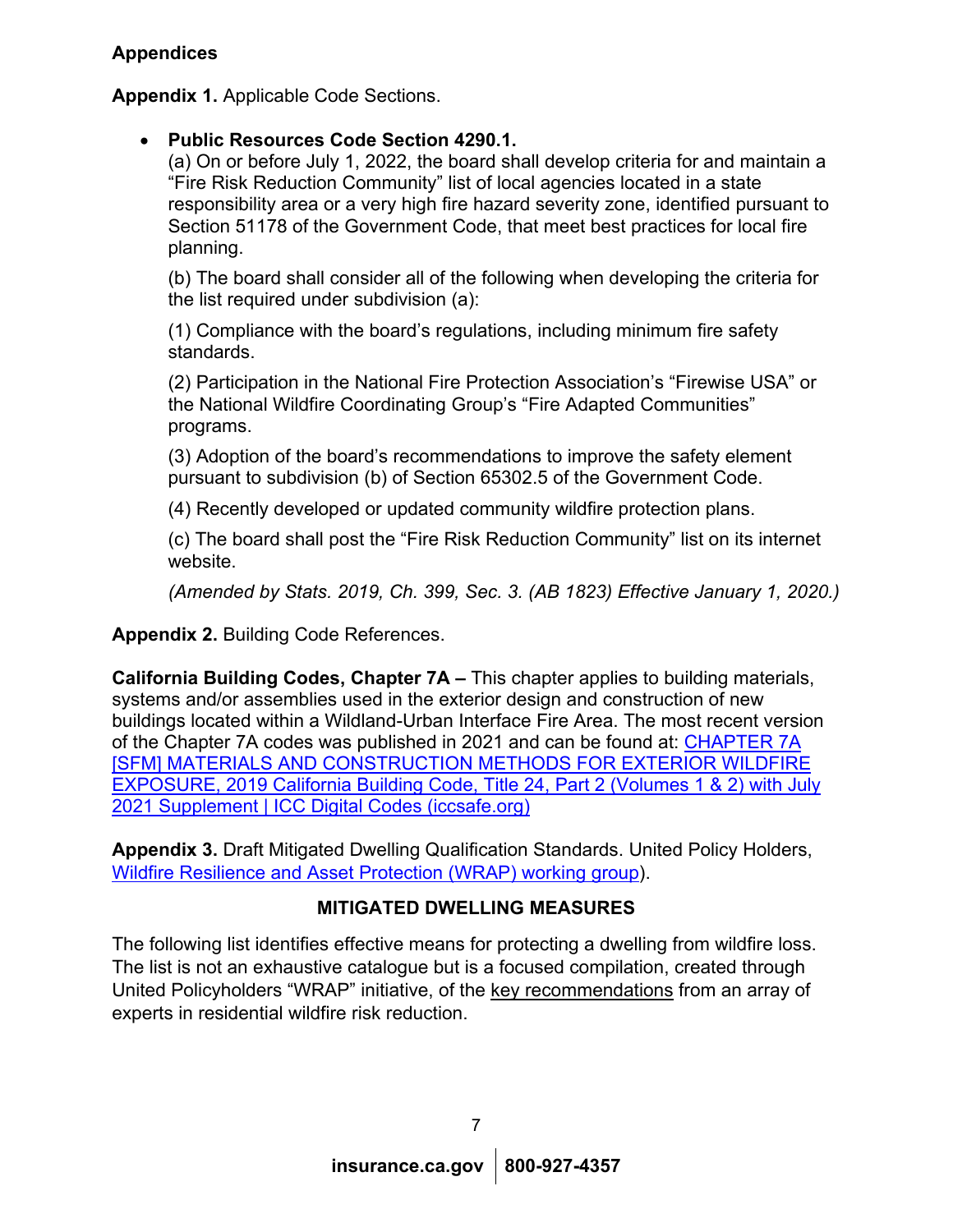United Policyholders is encouraging all insurers to expand eligibility for coverage and to offer discounts in recognition of the reduced risk presented by homes that have incorporated these mitigation measures.

# **Roof**

- The dwelling has a well-maintained Class A roof. Where gutters are present, the roof includes a metal drip edge.
- For homes with metal or tile roofs, gaps greater than 1/8 inch between roofing and sheathing have been blocked to prevent debris accumulation and ember entry.

# **Vents**

• Exterior vents (e.g., foundation, gable, under eave, and roof vents) incorporate a 1/8 inch metal mesh or are designed for flame and ember resistance (Wildland Flame and Ember Resistant (WUI) vents approved and listed by the California State Fire Marshall or WUI vents listed to ASTM E2886).

# **Fences**

• Any wooden fences that attach to the dwelling structure shall incorporate only noncombustible materials (fencing or gating) in the last 5 feet before the attachment point(s) to the structure.

# **Decks**

• All combustible materials (e.g., grass, shrubs, or stored materials) must be removed from underneath attached wooden decks or stairways and maintained at least 5 feet away from the decks' or stairways' perimeters.

# **Other Attached Structures (arbors, pergolas, trellis)**

• Any other structure that is attached to the dwelling structure must be made of noncombustible materials.

## **Buildings less than 25 feet from the Dwelling Structure or Attached Decking**

- If another structure (e.g., a dwelling, garage, barn, shed or commercial building) is within 25 feet of the dwelling, the dwelling's exterior wall that faces the nearby structure meets a one-hour fire rating and includes noncombustible cladding.
- Where windows face the nearby structure, the windows either include dual-paned glass with at least the exterior pane is tempered glass or the windows have deployable metal shutters.

8